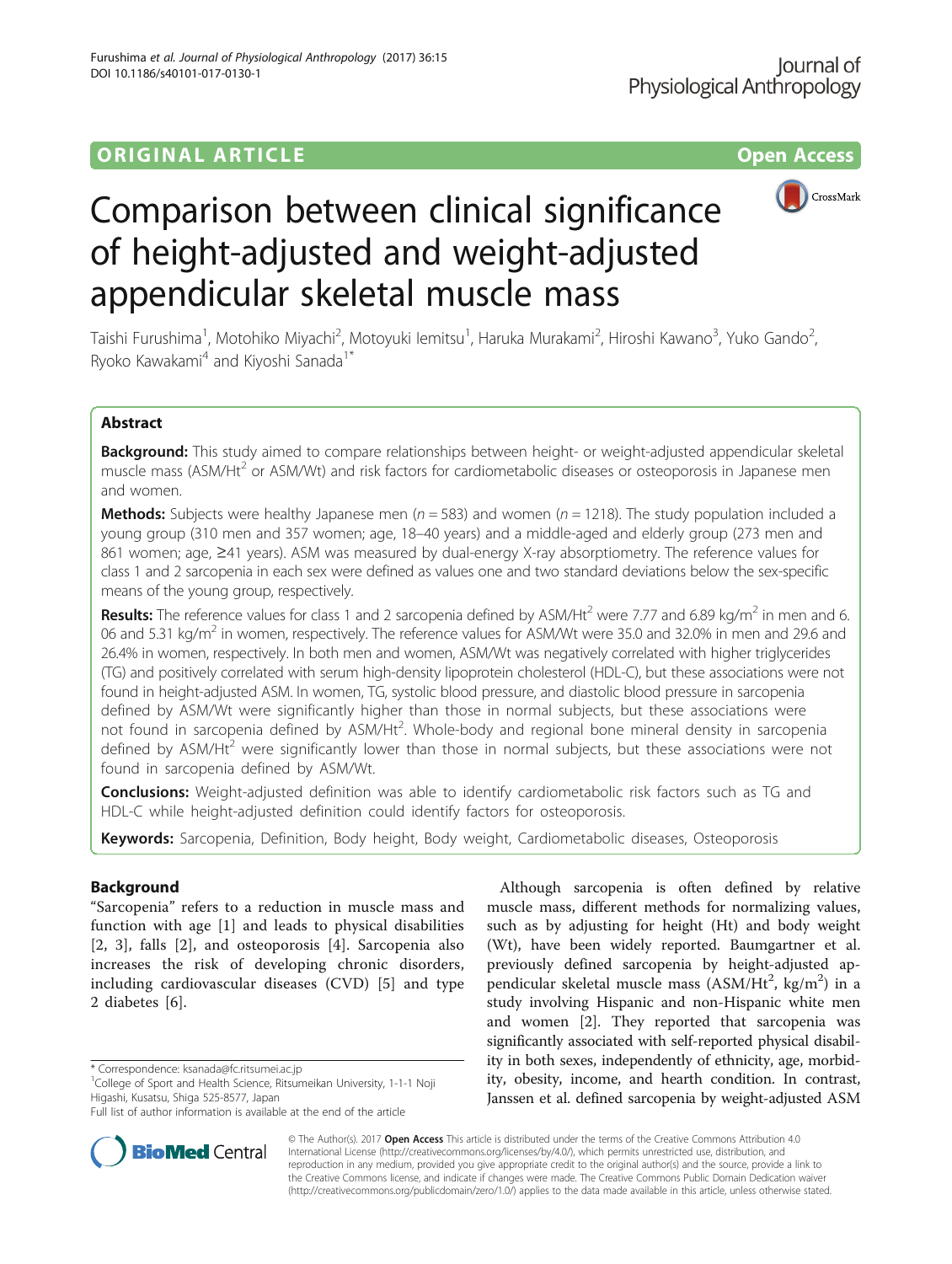$(ASM/Wt \times 100, %)$  in a study of non-Hispanic white people, non-Hispanic black people, and Mexican Americans [[7\]](#page-7-0). They also reported that the age-related decrease of relative muscle mass is significantly and independently associated with functional impairment and disability, particularly in older women.

With regard to Asian populations, Hong et al. investigated the association of sarcopenia defined by heightadjusted ASM and sites of fragility fractures in Chinese elderly [[8\]](#page-7-0). Logistic regression analyses in that study revealed that lower height-adjusted ASM was associated with an increased risk of hip fracture both in men and women. In elderly Korean people, height-adjusted ASM was positively correlated with bone mineral density (BMD), and a strong correlation was found between sarcopenia and osteoporosis with risk of bone fracture [[9\]](#page-7-0).

Park et al. reported that CVD prevalence was positively associated with sarcopenia defined by weight-adjusted ASM in men after adjusting for CVD risk factors, but no such association was found in women [\[10\]](#page-7-0). Similarly, Byeon et al. reported that in a ≥60-year-old Korean study population, sarcopenic individuals defined by weight-adjusted ASM had a higher Framingham risk score than nonsarcopenic individuals in a non-obese group [[11](#page-7-0)]. Moreover, in a Thai population, Pongchaiyakul et al. found that an urban environment is the strongest predictive factor for sarcopenia defined by weight-adjusted ASM, followed by high body mass index (BMI) and age [\[12\]](#page-7-0). These previous studies suggest that the relationship between sarcopenia and the risk of lifestyle-related diseases such as cardiometabolic diseases and osteoporosis depends on the method used to normalize muscle mass in Asian populations.

Lim et al. previously compared risk factors for metabolic syndrome in Korean individuals with sarcopenia defined by height-adjusted and weight-adjusted ASM [[13\]](#page-7-0). In that study, however, the sex-specific young reference group used to determine cut-off points for sarcopenia had a small number of subjects.

Although Sanada et al. reported reference values for height-adjusted ASM in sarcopenia for young Japanese adult men and women [[14](#page-7-0)], it is unclear whether different relationships would result between sarcopenia defined by height-adjusted ASM or weight-adjusted ASM and risk factors for cardiometabolic diseases or osteoporosis in Japanese populations.

Against this backdrop, this study aimed to compare relationships between height- or weight-adjusted ASM and risk factors for cardiometabolic diseases or osteoporosis in Japanese men and women.

## Methods

## Subjects

Subjects were healthy Japanese men ( $n = 583$ ) and women  $(n = 1218)$  aged 18–90 years. The study population included a young group (310 men and 357 women; age, 18–40 years) which served as a basis to define the reference values referred by Baumgartner et al. [[2](#page-7-0)], and a middle-aged and elderly group (273 men and 861 women; age, ≥41 years). The subjects were recruited from people participating in a Nutrition and Exercise Intervention Study (NEXIS, registered at ClinicalTrials.gov, Identifier: NCT00926744). We excluded men and women with obesity (BMI ≥25), CVD, and stroke, as determined using a medical history questionnaire. They were sedentary or moderately active and participated in a swimming, stretching, and "healthy gymnastics" program; however, none of the subjects participated in other vigorous sports activities. The purpose, procedures, and risks of the study were explained to all participants prior to inclusion, and all subjects gave their written informed consent before enrolling in the study. The study was performed in accordance with the guidelines of the Declaration of Helsinki and was approved by the Human Research Committee of the National Institute of Health and Nutrition, Tokyo, Japan (KENEI14-02). Body weight and height were recorded, and BMI was calculated as weight (kg) divided by the square of the height (m). Waist circumference (WC) was measured at the uppermost border of the iliac crests.

## Analysis of blood samples

Blood was drawn from subjects in the seated position. Fasting (>12 h) blood samples were collected by venipuncture in tubes with or without ethylene diamine tetraacetic acid (for plasma or serum). Blood samples were centrifuged at 1500 rpm for 15 min and stored at –20 °C. Serum concentration of triglycerides (TG) was determined using commercial kits (Mitsubishi Chemical Medience, Tokyo, Japan). Serum high-density lipoprotein cholesterol (HDL-C) was measured by an enzymatic method (Mitsubishi Chemical Medience). Whole-blood glycohemoglobin A1c (HbA1c) was measured by an enzymatic method (glycohemoglobin A1c kit; Mitsubishi Chemical Medience).

## Analysis of arterial blood pressure at rest

Systolic blood pressure (SBP) and diastolic blood pressure (DBP) were measured at rest using a vascular testing device (Colin Medical Technology, Tokyo, Japan). Chronic arterial blood pressure levels at rest were measured with the same device over the brachial and dorsalis pedis arteries. Recordings were made in triplicate with subjects in the supine position. Brachial-ankle pulse wave velocity (baPWV), which provides qualitatively similar information to that derived from central arterial stiffness, was measured by the volume plethysmographic method.

## Whole-body dual-energy X-ray absorptiometry

Lean soft tissue mass and BMD were determined by whole-body dual-energy X-ray absorptiometry (DXA)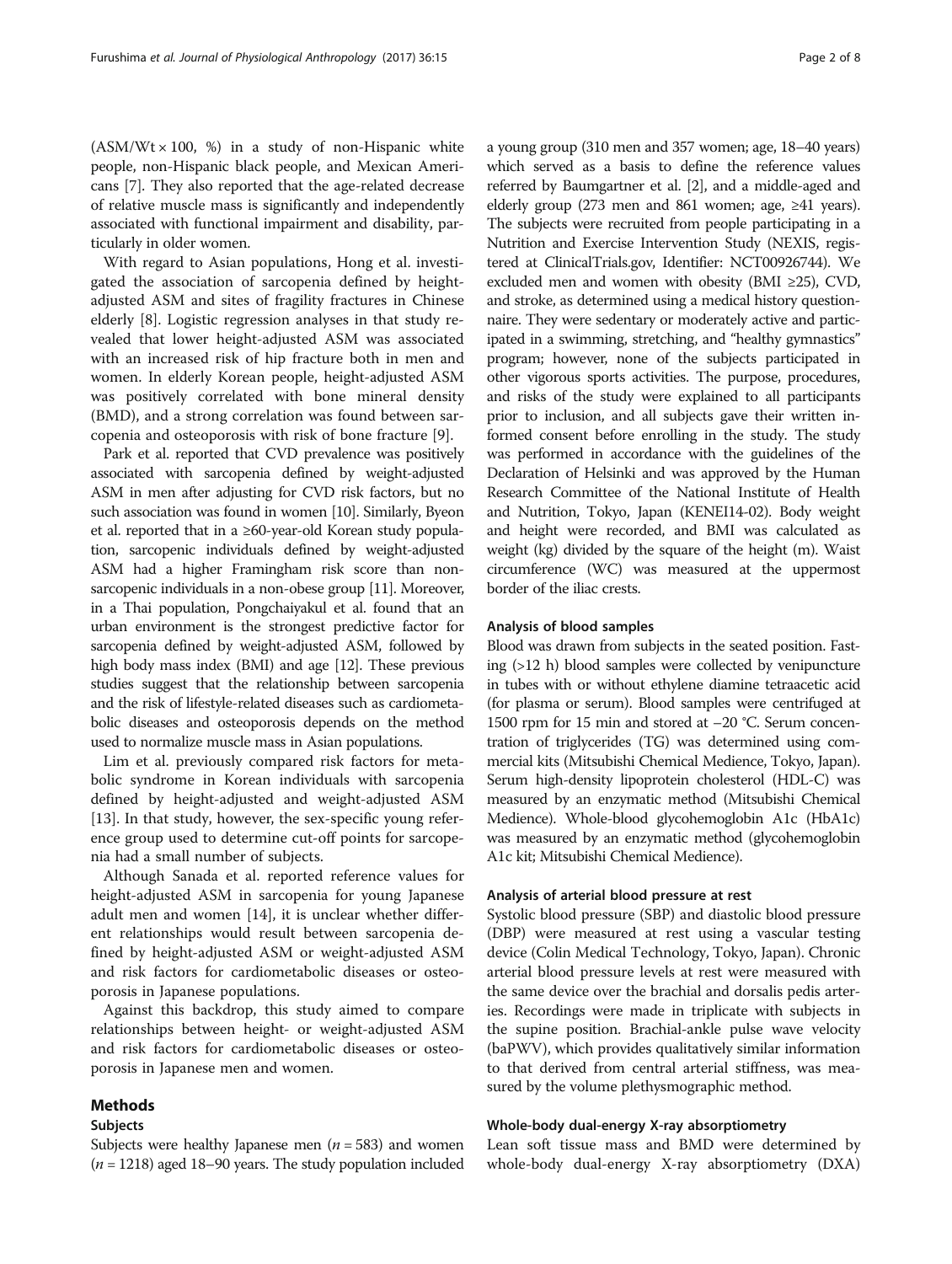(Hologic QDR-4500A scanner; Hologic, Waltham, MA). Whole-body lean soft tissue mass was divided into several regions, i.e., the arms, legs, and trunk. Body composition was determined by Hologic software version 11.2:3 for Windows (Hologic, Waltham, MA). The reference values  $(ASM/Hit^2, \text{ ASM}/Wt \times 100)$  for class 1 and class 2 sarcopenia in each sex were defined as values one and two standard deviations (SD) below the sex-specific means of the reference data for young adults aged 18–40 years, respectively.

## Measures of fitness

Handgrip strength of the right upper limb was measured using a handheld dynamometer. In the standing position, with the arm straight by the side, the subjects gripped the dynamometer as hard as possible for 3 s without pressing the instrument against the body or bending at the elbow. Value was recorded as the average of two trials.

## Statistical analysis

All measurements and calculated values are expressed as mean ± SD. Partial correlations between height-adjusted ASM and weight-adjusted ASM were analyzed after adjusting for age and percent body fat. Differences between prevalence of sarcopenia defined by height-adjusted ASM and weight-adjusted ASM were assessed by the chisquare test. We compared mean values of physical characteristics, body composition, fitness, and risk factors for cardiometabolic diseases between normal, class 1 and class 2 sarcopenia by one-way ANCOVA after adjusting for age and percent body fat. Student's unpaired  $t$  test was used to test differences among normal, class 1 and class 2 sarcopenic subjects. The alpha level for testing significance was set at  $P < 0.05$ . All statistical analyses were performed using StatView version 5.0 for Window (SAS Institute, Cary, NC, USA).

## Results

The physical characteristics of young group and middleaged and elderly group are shown in Table 1. Heightadjusted ASM in young men and women aged 18–40 years were  $8.66 \pm 0.89$  kg/m<sup>2</sup> and  $6.80 \pm 0.75$  kg/m<sup>2</sup>, respectively. Weight-adjusted ASM in young men and women were  $38.1 \pm 3.0\%$  and  $32.7 \pm 3.2\%$ , respectively. Therefore, in this study, the cut-off values for class 1 sarcopenia using heightadjusted ASM in men and women were set as 7.77 and 6.06 kg/m<sup>2</sup> and the cut-off values for class 2 sarcopenia were set as  $6.89$  and  $5.31 \text{ kg/m}^2$ , respectively. In addition, the cut-off values for class 1 sarcopenia using weightadjusted ASM in men and women were set as 35.0 and 29.6% and the cut-off values for class 2 sarcopenia were set as 32.0 and 26.4%, respectively. In the middle-aged and elderly group aged 41–90 years, height-adjusted ASM in men and women were  $8.05 \pm 0.68$  kg/m<sup>2</sup> and  $6.47 \pm$ 0.58 kg/m<sup>2</sup>, respectively. Weight-adjusted ASM in men and women were  $35.9 \pm 2.6\%$  and  $30.3 \pm 2.9\%$ , respectively.

Partial correlation coefficients adjusted for age are shown in Table [2](#page-3-0). After adjusting for age, partial correlation coefficients between height-adjusted ASM and weight-adjusted ASM were 0.577 in men  $(P < 0.001)$  and 0.467 in women ( $P < 0.001$ ), and Wt, BMI, and WC were positively correlated with height-adjusted ASM but negatively correlated with weight-adjusted ASM in men and women  $(P < 0.01)$ . HbA1c, TG, SBP, and DBP were negatively, and HDL-C was positively, correlated with weight-adjusted ASM  $(P < 0.01)$ , but not with heightadjusted ASM in women. In men, lumbar spine BMD was positively correlated with ASM/Ht<sup>2</sup> ( $P < 0.05$ ), but not with ASM/Wt. ASM/Ht<sup>2</sup> had higher correlation coefficients with whole-body, arm, lumber spine, and leg BMD than ASM/Wt in both men and women. In men and women, baPWV was negatively correlated with both ASM/Ht<sup>2</sup> and ASM/Wt ( $P < 0.05$ ).

| Table 1 Physical characteristics of young group and middle-aged and elderly group |  |  |  |
|-----------------------------------------------------------------------------------|--|--|--|
|-----------------------------------------------------------------------------------|--|--|--|

|                                          | Young group     |                 | Middle-aged and elderly group |                 |
|------------------------------------------|-----------------|-----------------|-------------------------------|-----------------|
|                                          | Men             | Women           | Men                           | Women           |
| Number                                   | 310             | 357             | 273                           | 861             |
| Age (years)                              | $29 \pm 7$      | $29 \pm 7$      | $60 \pm 12$                   | $60 \pm 11$     |
| Height (cm)                              | $173.2 \pm 5.6$ | $160.4 \pm 5.9$ | $168.7 \pm 6.3$               | $155.7 \pm 5.8$ |
| Weight (kg)                              | $68.6 \pm 8.8$  | $53.9 \pm 7.2$  | $63.9 \pm 6.7$                | $52.0 \pm 5.8$  |
| BMI ( $kg/m2$ )                          | $22.9 \pm 2.8$  | $20.9 \pm 2.5$  | $22.4 \pm 1.5$                | $21.4 \pm 1.9$  |
| WC (cm)                                  | $79.2 \pm 7.9$  | $73.0 \pm 8.4$  | $82.1 \pm 5.6$                | $79.6 \pm 7.2$  |
| Percent body fat (%)                     | $16.7 \pm 4.8$  | $24.4 \pm 5.7$  | $20.0 \pm 3.9$                | $28.0 \pm 5.2$  |
| Handgrip strength (kg)                   | $44.5 \pm 7.1$  | $29.3 \pm 5.3$  | $38.6 \pm 7.3$                | $25.1 \pm 4.5$  |
| ASM/Ht <sup>2</sup> (kg/m <sup>2</sup> ) | $8.66 \pm 0.89$ | $6.80 \pm 0.75$ | $8.05 \pm 0.68$               | $6.47 \pm 0.58$ |
| ASM/Wt $\times$ 100 (%)                  | $38.1 \pm 3.0$  | $32.7 \pm 3.2$  | $35.9 \pm 2.6$                | $30.3 \pm 2.9$  |

Data are presented as mean ± SD

BMI body mass index, WC waist circumference, ASM appendicular skeletal muscle mass, Ht height, Wt weight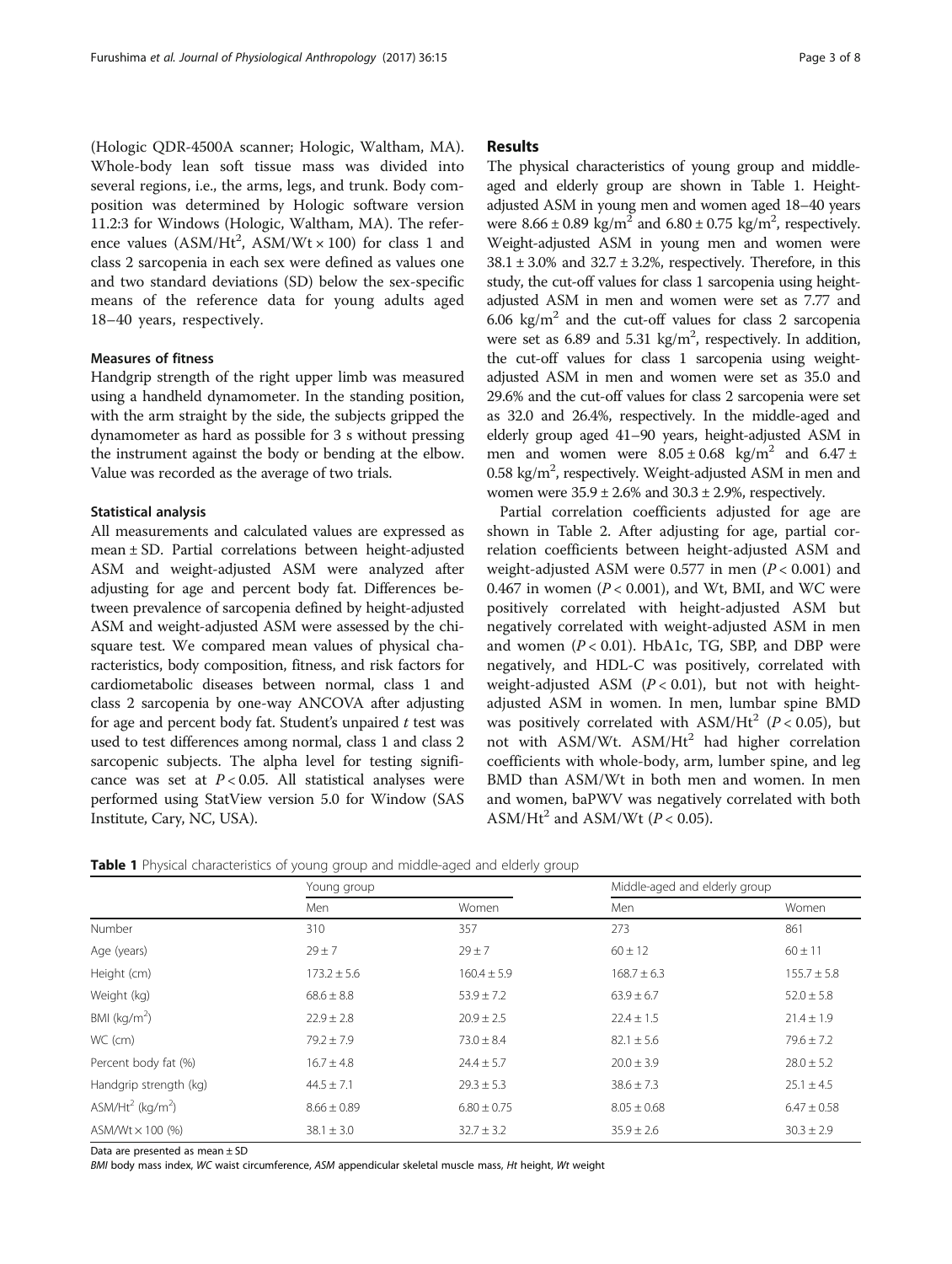|                                          | Men                                                   |           |                           |           | Women                                    |           |                         |           |  |
|------------------------------------------|-------------------------------------------------------|-----------|---------------------------|-----------|------------------------------------------|-----------|-------------------------|-----------|--|
|                                          | $\overline{ASM}/\overline{Ht}^2$ (kg/m <sup>2</sup> ) |           | ASM/Wt $\times$ 100 $(%)$ |           | ASM/Ht <sup>2</sup> (kg/m <sup>2</sup> ) |           | ASM/Wt $\times$ 100 (%) |           |  |
|                                          | R                                                     | $P$ value | $\mathcal{R}$             | $P$ value | R                                        | $P$ value | R                       | $P$ value |  |
| ASM/Ht <sup>2</sup> (kg/m <sup>2</sup> ) |                                                       |           | 0.577                     | < 0.001   | $\qquad \qquad -$                        |           | 0.467                   | < 0.001   |  |
| ASM/Wt × 100 (%)                         | 0.577                                                 | < 0.001   |                           |           | 0.467                                    | < 0.001   |                         |           |  |
| Height (cm)                              | 0.086                                                 | N.S.      | 0.097                     | < 0.01    | 0.039                                    | N.S.      | 0.148                   | < 0.001   |  |
| Weight (kg)                              | 0.427                                                 | < 0.001   | $-0.199$                  | < 0.01    | 0.431                                    | < 0.001   | $-0.373$                | < 0.001   |  |
| BMI ( $\text{kg/m}^2$ )                  | 0.538                                                 | < 0.001   | $-0.374$                  | < 0.001   | 0.478                                    | < 0.001   | $-0.549$                | < 0.001   |  |
| WC (cm)                                  | 0.198                                                 | < 0.01    | $-0.485$                  | < 0.001   | 0.209                                    | < 0.001   | $-0.558$                | < 0.001   |  |
| Percent body fat (%)                     | $-0.239$                                              | < 0.001   | $-0.729$                  | < 0.001   | $-0.251$                                 | < 0.001   | $-0.896$                | < 0.001   |  |
| Handgrip strength (kg)                   | 0.383                                                 | < 0.001   | 0.394                     | < 0.001   | 0.340                                    | < 0.001   | 0.283                   | < 0.001   |  |
| Whole-body BMD (g/cm <sup>2</sup> )      | 0.352                                                 | < 0.001   | 0.139                     | < 0.05    | 0.275                                    | < 0.001   | 0.207                   | < 0.001   |  |
| Arm BMD (g/cm <sup>2</sup> )             | 0.422                                                 | < 0.001   | 0.190                     | < 0.01    | 0.324                                    | < 0.001   | 0.249                   | < 0.001   |  |
| Lumbar spine BMD ( $q/cm2$ )             | 0.206                                                 | < 0.05    | 0.080                     | N.S.      | 0.244                                    | < 0.001   | 0.150                   | < 0.001   |  |
| Leg BMD $(g/cm2)$                        | 0.442                                                 | < 0.001   | 0.167                     | < 0.01    | 0.378                                    | < 0.001   | 0.174                   | < 0.001   |  |
| HbA1c (%)                                | $-0.032$                                              | N.S.      | 0.019                     | N.S.      | 0.009                                    | N.S.      | $-0.104$                | < 0.01    |  |
| TG (mg/dl)                               | $-0.032$                                              | N.S.      | $-0.153$                  | < 0.05    | $-0.045$                                 | N.S.      | $-0.224$                | < 0.001   |  |
| HDL-C (mg/dl)                            | 0.051                                                 | N.S.      | 0.246                     | < 0.001   | 0.001                                    | N.S.      | 0.333                   | < 0.001   |  |
| TG/HDL ratio                             | $-0.033$                                              | N.S.      | $-0.179$                  | < 0.05    | $-0.039$                                 | N.S.      | $-0.268$                | < 0.001   |  |
| SBP (mmHg)                               | 0.060                                                 | N.S.      | $-0.011$                  | N.S.      | 0.035                                    | N.S.      | $-0.114$                | < 0.01    |  |
| DBP (mmHg)                               | 0.141                                                 | < 0.05    | $-0.039$                  | N.S.      | 0.034                                    | N.S.      | $-0.127$                | < 0.001   |  |
| baPWV (cm/s)                             | $-0.214$                                              | < 0.01    | $-0.149$                  | < 0.05    | $-0.153$                                 | < 0.001   | $-0.141$                | < 0.001   |  |

<span id="page-3-0"></span>Table 2 Partial correlation coefficients adjusted for age between ASM and measured values in middle-aged and elderly men and women

ASM appendicular skeletal muscle mass, Ht height, Wt weight, BMI body mass index, WC waist circumference, BMD bone mineral density, HbA1c glycohemoglobin A1c, TG triglycerides, HDL-C high-density lipoprotein cholesterol, SBP systolic blood pressure, DBP diastolic blood pressure, baPWV brachial-ankle pulse wave velocity

Partial correlation coefficients adjusted for age and percent body fat are shown in Table [3.](#page-4-0) After adjusting for age and percent body fat, partial correlation coefficients between height-adjusted ASM and weightadjusted ASM were 0.630 in men  $(P < 0.001)$  and 0.577 in women  $(P < 0.001)$ . HbA1c, TG, and TG/HDL-C were not significantly correlated with  $ASM/Hit^2$  and  $ASM/Wt$ in both men and women. In men, whole-body, arm, lumbar spine, and leg BMD were positively correlated with ASM/Ht<sup>2</sup> ( $P < 0.05$ ), but not with ASM/Wt. In women, whole-body and lumbar spine BMD were positively correlated with  $ASM/He^{2}$  ( $P < 0.001$ ), but not with ASM/Wt. In men and women, baPWV was negatively correlated with both  $ASM/Hit^2$  and  $ASM/Wt$  ( $P < 0.001$ ).

When sarcopenia was defined by weight-adjusted ASM, the prevalence rates of class 1 and class 2 sarcopenia in the subjects aged 41–90 years were 32.6% (89/ 273) and 5.9% (16/273) in men (Table [4\)](#page-5-0) and 35.5% (306/861) and 7.1% (61/861) in women (Table [5](#page-6-0)), respectively. When defined by height-adjusted ASM, the prevalence rates of class 1 and class 2 sarcopenia in the subjects aged 41–90 years were 27.8% (76/273) and 4.4% (12/273) in men (Table [4\)](#page-5-0) and 22.3% (192/861) and 1.5% (13/861) in women (Table [5](#page-6-0)), respectively. The prevalence

rates of sarcopenia significantly differed when defined by height-adjusted ASM and weight-adjusted ASM in both men and women ( $P < 0.001$ ; chi-square test). In the subjects aged 65–90 years, the prevalence rates of class 1 and class 2 sarcopenia defined by weight-adjusted ASM were 39.8% (43/108) and 10.2% (11/108) in men, and 39.8% (125/314) and 9.2% (29/314) in women, respectively. When defined by height-adjusted ASM, the prevalence rates of class 1 and class 2 sarcopenia were 39.8% (43/108) and 9.3% (10/108) in men and 24.2% (76/314) and 2.5% (8/314) in women, respectively.

Health-related indexes of middle-aged and elderly men (age ≥41 years) are shown in Table [4](#page-5-0). When sarcopenia was defined by height-adjusted ASM, BMI and WC in class 1 and class 2 sarcopenic subjects were significantly lower than those in normal subjects  $(P < 0.05)$ , but when sarcopenia was defined by weightadjusted ASM, BMI and WC did not significantly differ between the three groups. Whole-body BMD, arm BMD, lumbar spine BMD, and leg BMD in class 1 and 2 sarcopenic subjects defined by height-adjusted ASM were significantly lower than those in normal subjects  $(P < 0.05)$ . When sarcopenia was defined by weightadjusted ASM, those in class 1 and 2 sarcopenic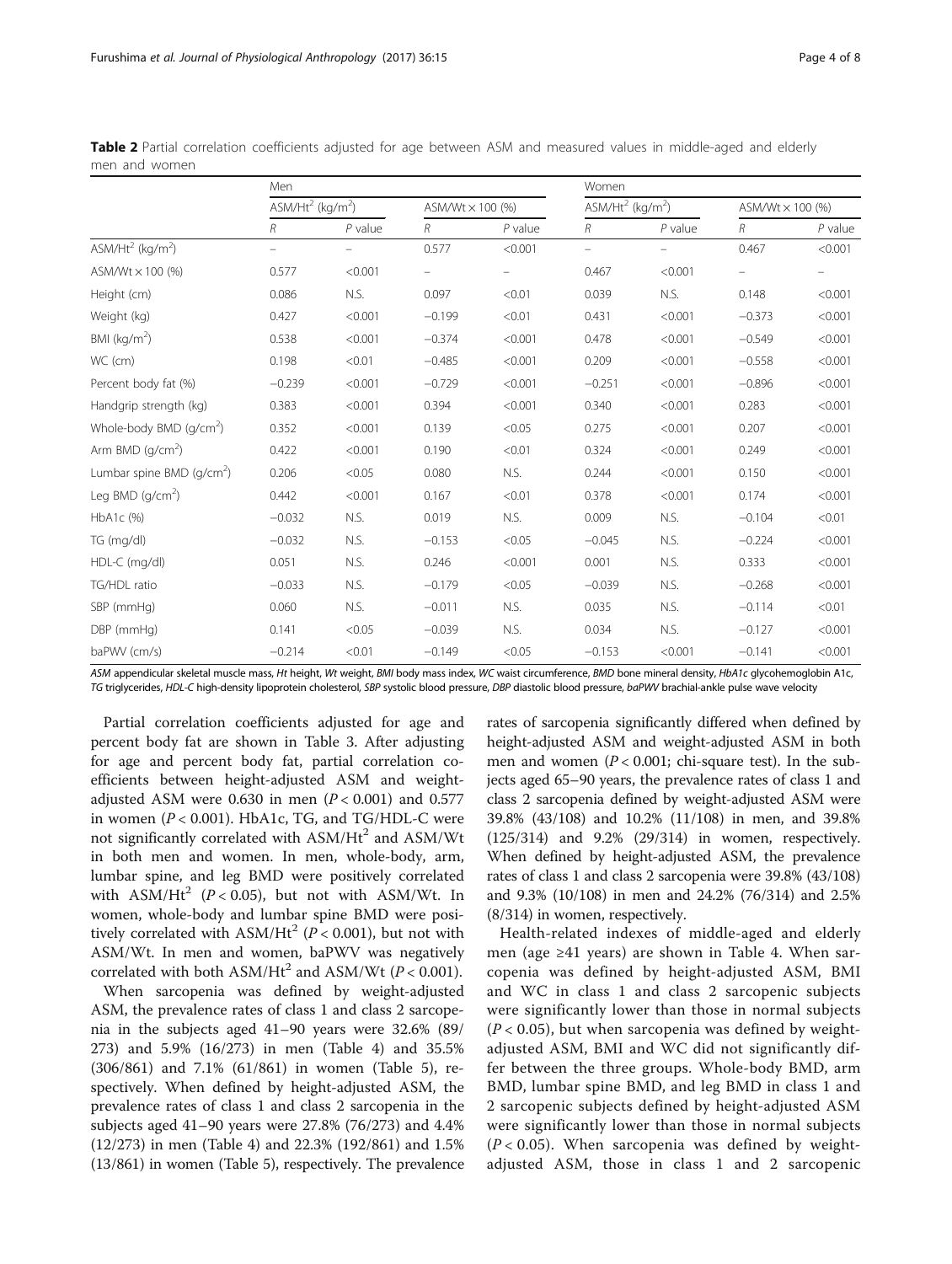|                                          | Men                                                   |           |          |                         | Women    |                                 |          |                  |  |
|------------------------------------------|-------------------------------------------------------|-----------|----------|-------------------------|----------|---------------------------------|----------|------------------|--|
|                                          | $\overline{ASM}/\overline{Ht}^2$ (kg/m <sup>2</sup> ) |           |          | $ASM/Wt \times 100$ (%) |          | $ASM/Ht^2$ (kg/m <sup>2</sup> ) |          | ASM/Wt × 100 (%) |  |
|                                          | R                                                     | $P$ value | R        | $P$ value               | R        | $P$ value                       | R        | $P$ value        |  |
| ASM/Ht <sup>2</sup> (kg/m <sup>2</sup> ) |                                                       |           | 0.630    | < 0.001                 | -        |                                 | 0.577    | < 0.001          |  |
| ASM/Wt $\times$ 100 (%)                  | 0.630                                                 | < 0.001   |          |                         | 0.577    | < 0.001                         |          |                  |  |
| Height (cm)                              | 0.036                                                 | N.S.      | 0.166    | < 0.05                  | 0.029    | N.S.                            | 0.250    | < 0.001          |  |
| Weight (kg)                              | 0.605                                                 | < 0.001   | 0.266    | < 0.001                 | 0.679    | < 0.001                         | 0.277    | < 0.001          |  |
| BMI ( $kg/m2$ )                          | 0.889                                                 | < 0.001   | 0.211    | < 0.01                  | 0.870    | < 0.001                         | 0.113    | < 0.01           |  |
| WC (cm)                                  | 0.499                                                 | < 0.001   | 0.162    | < 0.05                  | 0.477    | < 0.001                         | 0.092    | < 0.05           |  |
| Handgrip strength (kg)                   | 0.287                                                 | < 0.001   | 0.188    | < 0.01                  | 0.278    | < 0.001                         | 0.167    | < 0.001          |  |
| Whole-body BMD (q/cm <sup>2</sup> )      | 0.306                                                 | < 0.001   | $-0.026$ | N.S.                    | 0.217    | < 0.001                         | 0.028    | N.S.             |  |
| Arm BMD $(g/cm2)$                        | 0.366                                                 | < 0.001   | 0.041    | N.S.                    | 0.282    | < 0.001                         | 0.171    | < 0.001          |  |
| Lumbar spine BMD $(q/cm2)$               | 0.150                                                 | < 0.05    | $-0.137$ | < 0.05                  | 0.206    | < 0.001                         | $-0.018$ | N.S.             |  |
| Leg BMD $(q/cm2)$                        | 0.414                                                 | < 0.001   | 0.082    | N.S.                    | 0.360    | < 0.001                         | 0.203    | < 0.001          |  |
| HbA1c (%)                                | $-0.040$                                              | N.S.      | $-0.031$ | N.S.                    | 0.056    | N.S.                            | 0.000    | N.S.             |  |
| TG (mg/dl)                               | $-0.033$                                              | N.S.      | 0.012    | N.S.                    | 0.031    | N.S.                            | $-0.003$ | N.S.             |  |
| HDL-C (mg/dl)                            | $-0.003$                                              | N.S.      | $-0.114$ | N.S.                    | $-0.093$ | < 0.05                          | 0.036    | N.S.             |  |
| TG/HDL ratio                             | $-0.018$                                              | N.S.      | 0.060    | N.S.                    | 0.046    | N.S.                            | $-0.024$ | N.S.             |  |
| SBP (mmHg)                               | 0.068                                                 | N.S.      | $-0.069$ | N.S.                    | 0.077    | < 0.05                          | $-0.057$ | N.S.             |  |
| DBP (mmHg)                               | 0.157                                                 | < 0.05    | 0.007    | N.S.                    | 0.073    | < 0.05                          | $-0.087$ | < 0.05           |  |
| baPWV (cm/s)                             | $-0.240$                                              | < 0.001   | $-0.241$ | < 0.001                 | $-0.133$ | < 0.001                         | $-0.152$ | < 0.001          |  |

<span id="page-4-0"></span>Table 3 Partial correlation coefficients adjusted for age and percent body fat between ASM and measured values in middle-aged and elderly men and women

ASM appendicular skeletal muscle mass, Ht height, Wt weight, BMI body mass index, WC waist circumference, BMD bone mineral density, HbA1c glycohemoglobin A1c, TG triglycerides, HDL-C high-density lipoprotein cholesterol, SBP systolic blood pressure, DBP diastolic blood pressure, baPWV brachial-ankle pulse wave velocity

subjects were not significantly different. When sarcopenia was defined by weight-adjusted ASM, baPWV in class 1 and 2 sarcopenic subjects was significantly higher than that in normal subjects ( $P < 0.05$ ), but when defining sarcopenia by height-adjusted ASM, that was not significantly different.

Health-related indexes in middle-aged and elderly women are shown in Table [5](#page-6-0). In height-adjusted definition, BMI, WC, and handgrip strength in class 1 and 2 sarcopenic subjects were significantly lower than those in normal subjects ( $P < 0.05$ ), but not in weightadjusted definition. When sarcopenia was defined by height-adjusted ASM, whole-body BMD, arm BMD, lumbar spine BMD, and leg BMD in class 1 and class 2 sarcopenic subjects were significantly lower than those in normal subjects ( $P < 0.05$ ), but when sarcopenia was defined by weight-adjusted ASM, those were not significantly different. In definition of ASM/Wt, TG, TG/HDL-C, SBP, and DBP in class 1 and class 2 sarcopenic subjects were significantly higher than those in normal subjects ( $P < 0.05$ ), but in definition of  $\text{ASM}/\text{Ht}^2$ , those were not significantly different. In both definitions, baPWV in class 1 and 2 sarcopenic subjects was significantly higher than that in normal subjects  $(P < 0.05)$ .

## **Discussion**

The major findings of our study were that heightadjusted ASM showed stronger associations with risk factors for osteoporosis than weight-adjusted ASM, and conversely, weight-adjusted ASM was more strongly associated with risk factors for cardiometabolic diseases than height-adjusted ASM.

Kim et al. previously proposed cut-off values for class 1 and class 2 sarcopenia in Korean people [\[15](#page-7-0)] of 32.2 and 29.1% for men and 25.6 and 23.0% for women, respectively, using the weight-adjusted definition. They also reported prevalence rates of class 1 and class 2 sarcopenia of 29.5 and 9.7% for elderly men and 30.3 and 11.8% for elderly women (age,  $\geq 65$  years), respectively, using the same definition. In this study, the prevalence rates of sarcopenia were higher than those reported in the Korean study for both sexes and our cutoff values were considerably higher because weight, BMI, and WC in our young group were lower than those in the young group from the Korean study. Moreover, absolute muscle mass in our young group was relatively higher than that reported in the Korean study.

Sanada et al. previously reported that BMI and WC in sarcopenic subjects (defined by height-adjusted ASM) were significantly lower than those in normal subjects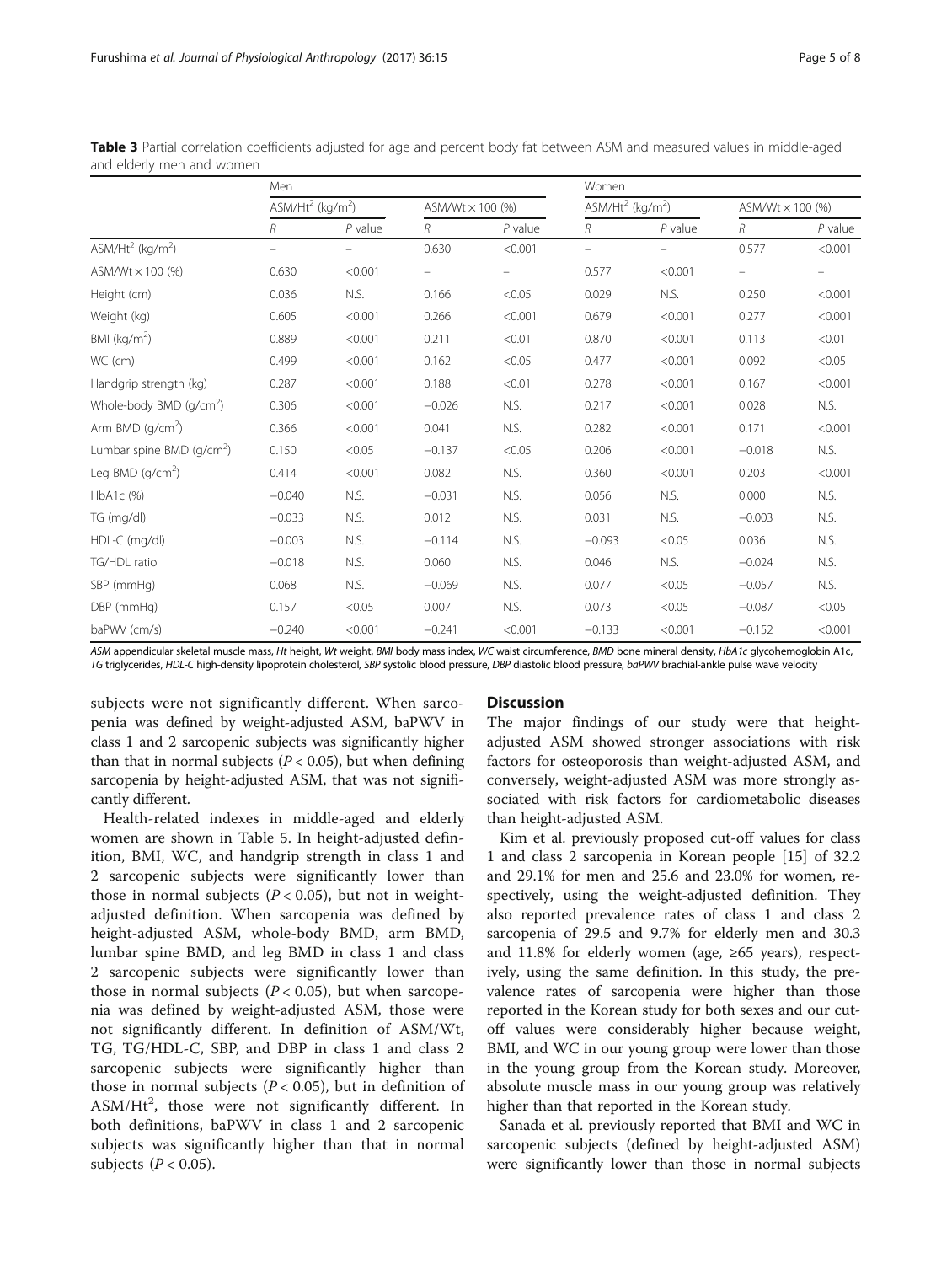|                                            | Sarcopenia defined by ASM/Ht <sup>2</sup> |                                     |                   |                          |                          | Sarcopenia defined by ASM/Wt |                   |                   |                          |                      |
|--------------------------------------------|-------------------------------------------|-------------------------------------|-------------------|--------------------------|--------------------------|------------------------------|-------------------|-------------------|--------------------------|----------------------|
|                                            | Normal                                    | Class 1                             | Class 2           | *P value                 |                          | Normal                       | Class 1           | Class 2           | $*P$ value               |                      |
|                                            |                                           | Sarcopenia                          | Sarcopenia        | One-way<br><b>ANCOVA</b> | Post hoc<br>analysis     |                              | Sarcopenia        | Sarcopenia        | One-way<br>ANCOVA        | Post hoc<br>analysis |
| Number                                     | 185 (67.8%)                               | 76 (27.8%)                          | 12 (4.4%)         | $\overline{\phantom{0}}$ | $\overline{\phantom{0}}$ | 168 (61.5%)                  | 89 (32.6%)        | 16 (5.9%)         |                          |                      |
| Age (years)                                | $57 \pm 10$                               | $64 \pm 13$                         | $70 \pm 14$       | $\overline{\phantom{0}}$ |                          | $57 \pm 11$                  | $62 \pm 12$       | $69 \pm 11$       | $\overline{\phantom{0}}$ |                      |
| Height (cm)                                | $169.5 \pm 6.2$                           | $167.5 \pm 5.9$                     | $164.4 \pm 7.4$   | N.S.                     |                          | $169.2 \pm 6.5$              | $168.1 \pm 5.8$   | $166.6 \pm 6.7$   | N.S.                     |                      |
| Weight (kg)                                | $66.0 \pm 5.5$                            | $60.5 \pm 6.3$                      | $53.4 \pm 6.5$    | < 0.001                  | a,b,c                    | $63.5 \pm 6.8$               | $64.8 \pm 6.1$    | $63.1 \pm 8.2$    | < 0.01                   |                      |
| BMI ( $kg/m2$ )                            | $23.0 \pm 1.2$                            | $21.5 \pm 1.5$                      | $19.5 \pm 1.4$    | < 0.001                  | a,b,c                    | $22.1 \pm 1.6$               | $22.9 \pm 1.3$    | $22.7 \pm 1.8$    | N.S.                     |                      |
| WC (cm)                                    | $82.9 \pm 5.2$                            | $81.5 \pm 5.8$                      | $75.1 \pm 5.2$    | < 0.001                  | a,b,c                    | $80.2 \pm 5.1$               | $85.1 \pm 4.4$    | $84.9 \pm 7.3$    | N.S.                     |                      |
| Percent body<br>fat $(\%)$                 | $19.7 \pm 3.7$                            | $20.8 \pm 4.2$                      | $20.1 \pm 4.0$    |                          |                          | $18.1 \pm 3.4$               | $22.9 \pm 2.0$    | $24.4 \pm 3.4$    |                          |                      |
| Handgrip<br>strength (kg)                  | $40.5 \pm 7.0$                            | $34.9 \pm 6.1$                      | $31.9 \pm 6.5$    | < 0.001                  | a,b                      | $40.7 \pm 6.9$               | $35.5 \pm 6.7$    | $33.5 \pm 6.1$    | < 0.01                   | a,b                  |
| Whole-body<br>$BMD$ (q/cm <sup>2</sup> )   | $1.142 \pm 0.109$                         | $1.078 \pm 0.084$                   | $1.019 \pm 0.113$ | < 0.001                  | a,b                      | $1.133 \pm 0.104$            | $1.097 \pm 0.107$ | $1.091 \pm 0.135$ | N.S.                     |                      |
| Arm BMD<br>(g/cm <sup>2</sup> )            | $0.799 \pm 0.059$                         | $0.752 \pm 0.049$                   | $0.713 \pm 0.057$ | < 0.001                  | a,b,c                    | $0.793 \pm 0.059$            | $0.766 \pm 0.061$ | $0.755 \pm 0.061$ | N.S.                     |                      |
| Lumbar spine<br>$BMD$ (g/cm <sup>2</sup> ) |                                           | $1.076 \pm 0.190$ $1.012 \pm 0.193$ | $0.944 \pm 0.223$ | < 0.01                   | a,b                      | $1.065 \pm 0.181$            | $1.027 \pm 0.206$ | $1.067 \pm 0.261$ | N.S.                     |                      |
| Leg BMD<br>(q/cm <sup>2</sup> )            | $1.246 \pm 0.113$                         | $1.158 \pm 0.088$                   | $1.068 \pm 0.089$ | < 0.001                  | a,b,c                    | $1.234 \pm 0.117$            | $1.184 \pm 0.103$ | $1.176 \pm 0.140$ | N.S.                     |                      |
| HbA1c (%)                                  | $5.29 \pm 0.54$                           | $5.45 \pm 0.63$                     | $5.85 \pm 1.11$   | N.S.                     |                          | $5.32 \pm 0.60$              | $5.36 \pm 0.54$   | $5.76 \pm 0.88$   | N.S.                     |                      |
| TG (mg/dl)                                 | $104.2 \pm 52.5$                          | $100.7 \pm 51.3$                    | $109.4 \pm 46.22$ | N.S.                     |                          | $96.8 \pm 47.0$              | $115.1 \pm 59.8$  | $109.5 \pm 41.0$  | N.S.                     |                      |
| HDL-C (mg/dl)                              | $59.7 \pm 13.7$                           | $61.4 \pm 15.1$                     | $65.1 \pm 17.0$   | N.S.                     |                          | $62.1 \pm 14.5$              | $57.4 \pm 13.2$   | $59.0 \pm 15.9$   | N.S.                     |                      |
| TG/HDL ratio                               | $1.92 \pm 1.20$                           | $1.83 \pm 1.23$                     | $1.81 \pm 0.86$   | N.S.                     |                          | $1.73 \pm 1.12$              | $2.18 \pm 1.33$   | $1.92 \pm 0.71$   | N.S.                     |                      |
| SBP (mmHg)                                 | $126 \pm 14$                              | $126 \pm 16$                        | $127 \pm 23$      | N.S.                     |                          | $125 \pm 14$                 | $127 \pm 15$      | $132 \pm 18$      | N.S.                     |                      |
| DBP (mmHg)                                 | $80 \pm 10$                               | $77 \pm 11$                         | $74 \pm 10$       | < 0.05                   | a                        | $78 \pm 10$                  | $79 \pm 10$       | $82 \pm 11$       | N.S.                     |                      |
| baPWV (cm/s)                               | $1402 \pm 247$                            | $1529 \pm 308$                      | $1758 \pm 399$    | N.S.                     |                          | $1388 \pm 243$               | $1515 \pm 278$    | $1773 \pm 436$    | < 0.001                  | a,b,c                |

<span id="page-5-0"></span>Table 4 Characteristics of middle-aged and elderly men with sarcopenia defined by height-adjusted ASM or weight-adjusted ASM

Data are presented as mean ± SD

BMI body mass index, WC waist circumference, BMD bone mineral density, HbA1c glycohemoglobin A1c, TG triglycerides, HDL-C high-density lipoprotein cholesterol, SBP systolic blood pressure, DBP diastolic blood pressure, baPWV brachial-ankle pulse wave velocity

\*One-way ANCOVA adjusted for age and percent body fat and post hoc analysis using the least significant difference t test (mean difference between two groups): a, Normal vs. class 1; b, Normal vs. class 2; c, class 1 vs. class 2; all  $P < 0.05$ 

[[14\]](#page-7-0). Abe et al. also reported that, after adjusting for age, BMI, WC, and percent body fat were lower when using the height-adjusted definition [\[16\]](#page-7-0). This suggests that sarcopenia defined by height-adjusted ASM does not detect people at higher risk of obesity. However, Janssen et al. found that sarcopenia defined by weight-adjusted ASM was associated with higher BMI in both men and women [\[7\]](#page-7-0). In the present study, when sarcopenia was defined by height-adjusted ASM, WC in sarcopenic subjects was significantly lower than that in normal subjects  $(P < 0.05)$ , but when defined by weight-adjusted ASM, WC was not significantly different for both men (Table 4) and women (Table [5\)](#page-6-0). Moreover, Wt, BMI, and WC were positively correlated with height-adjusted ASM, but negatively correlated with weight-adjusted ASM after adjusting for age in both men and women (Table [2](#page-3-0)). These results suggest that sarcopenia defined by weight-

adjusted ASM is associated with abdominal obesity. Thus, defining sarcopenia by weight-adjusted ASM can better detect sarcopenic individuals at higher risk of obesity than when defining sarcopenia by heightadjusted ASM.

Recently, Hamasaki et al. reported that the ratio of lower extremity muscle mass to weight measured by bioelectrical impedance was negatively correlated with BMI, WC, body fat mass, percent body fat, subcutaneous fat area, and serum-free fatty acid concentration [\[17](#page-7-0)]. In this study, after adjusting age, ASM/Wt was more strongly correlated with risk factors for cardiometabolic diseases than  $ASM/Ht^2$  (Table [2](#page-3-0)). For example,  $ASM/$ Wt was negatively correlated with TG and positively correlated with HDL-C, but  $\text{ASM/} \text{H} \text{t}^2$  was not correlated with them in both men and women. ASM/Wt was also strongly correlated with percent body fat (men;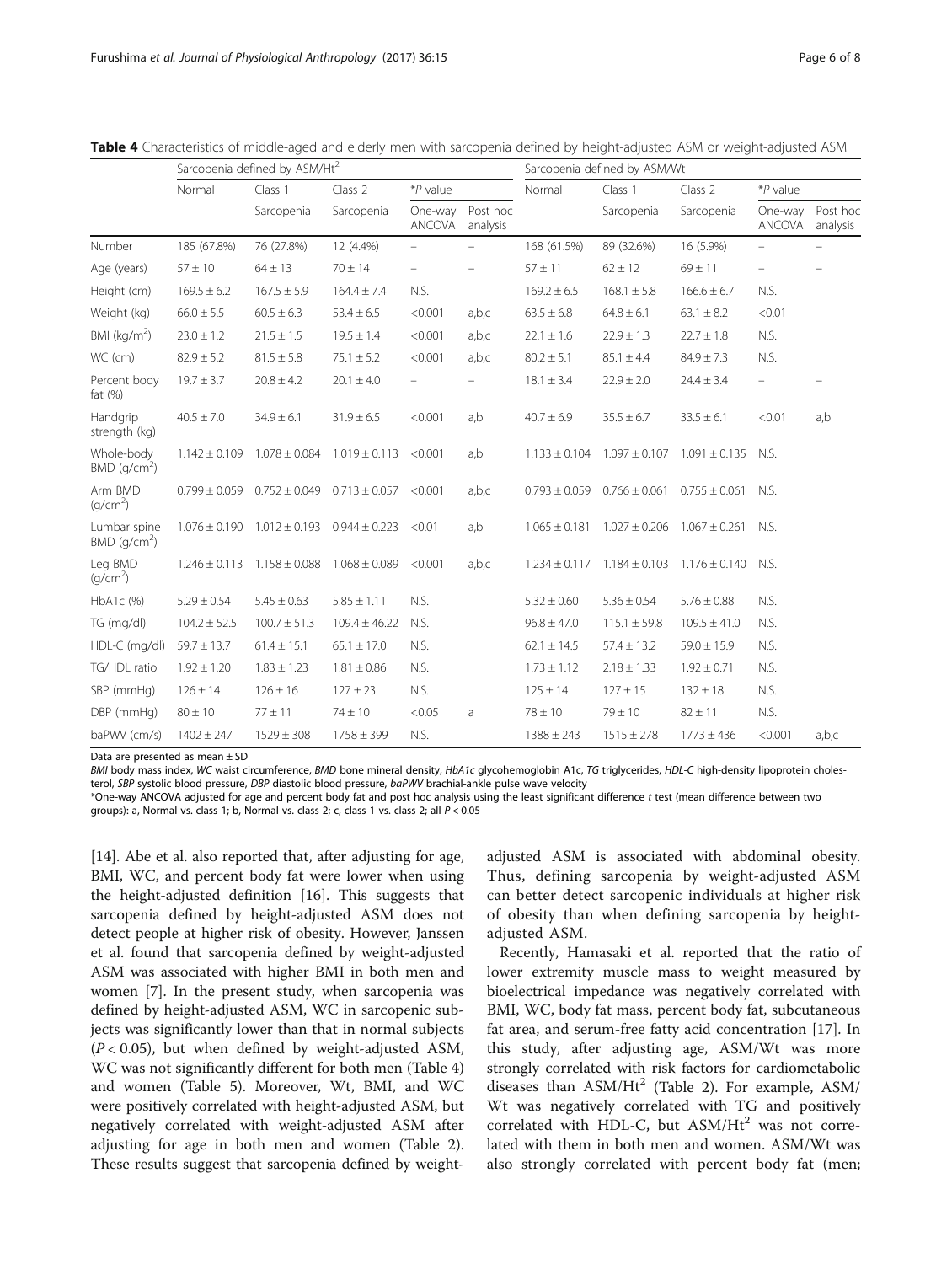|                                            | Sarcopenia defined by ASM/Ht <sup>2</sup> |                                                              |                                            |                          |                      | Sarcopenia defined by ASM/Wt |                                     |                                                            |                                     |                   |
|--------------------------------------------|-------------------------------------------|--------------------------------------------------------------|--------------------------------------------|--------------------------|----------------------|------------------------------|-------------------------------------|------------------------------------------------------------|-------------------------------------|-------------------|
|                                            | Normal<br>Class 1                         |                                                              | Class 2<br>*P value                        |                          |                      | Normal                       | Class 1                             | Class 2                                                    | *P value                            |                   |
|                                            |                                           | Sarcopenia                                                   | Sarcopenia                                 | One-way<br>ANCOVA        | Post hoc<br>analysis |                              | Sarcopenia                          | Sarcopenia                                                 | One-way Post hoc<br>ANCOVA analysis |                   |
| Number                                     | 656 (76.2%)                               | 192 (22.3%)                                                  | 13 (1.5%)                                  | $\overline{\phantom{0}}$ |                      | 494 (57.4%)                  | 306 (35.5%)                         | 61 (7.1%)                                                  | $\overline{\phantom{0}}$            |                   |
| Age (years)                                | $60 \pm 11$                               | $62 \pm 11$                                                  | $67 \pm 11$                                | $\overline{\phantom{0}}$ |                      | $59 \pm 11$                  | $62 \pm 10$                         | $64 \pm 10$                                                | $\overline{\phantom{0}}$            | $\qquad \qquad -$ |
| Height (cm)                                | $155.9 \pm 5.9$                           | $155.3 \pm 5.7$                                              | $152.8 \pm 5.8$                            | N.S.                     |                      | $156.6 \pm 5.9$              | $154.6 \pm 5.6$                     | $153.7 \pm 5.7$                                            | < 0.01                              | a,b               |
| Weight (kg)                                | $53.1 \pm 5.5$                            | $48.6 \pm 5.0$                                               | $44.4 \pm 5.5$                             | < 0.001                  | a,b,c                | $50.8 \pm 5.8$               | $53.3 \pm 5.5$                      | $55.1 \pm 4.8$                                             | < 0.001                             | a,b,c             |
| BMI $(kg/m2)$                              | $21.9 \pm 1.8$                            | $20.1 \pm 1.8$                                               | $18.9 \pm 1.9$                             | < 0.001                  | a,b,c                | $20.7 \pm 1.8$               | $22.3 \pm 1.6$                      | $23.3 \pm 1.3$                                             | N.S.                                |                   |
| WC (cm)                                    | $80.4 \pm 6.9$                            | $77.5 \pm 7.3$                                               | $74.7 \pm 7.3$                             | < 0.001                  | a,b,c                | $76.7 \pm 6.3$               | $82.7 \pm 6.1$                      | $87.1 \pm 6.5$                                             | N.S.                                |                   |
| Percent body<br>fat $(%)$                  | $27.5 \pm 5.2$                            | $29.3 \pm 5.0$                                               | $30.6 \pm 5.4$                             | $\overline{\phantom{0}}$ |                      | $24.8 \pm 4.1$               | $31.4 \pm 2.6$                      | $36.1 \pm 2.4$                                             | $\overline{\phantom{0}}$            |                   |
| Handgrip<br>strength (kg)                  | $25.7 \pm 4.5$                            | $23.3 \pm 3.7$                                               | $19.7 \pm 4.3$                             | < 0.001                  | a,b,c                | $26.1 \pm 4.6$               | $23.9 \pm 3.8$                      | $22.4 \pm 4.1$                                             | N.S.                                |                   |
| Whole-body<br>$BMD$ (g/cm <sup>2</sup> )   |                                           | $1.003 \pm 0.117$ $0.956 \pm 0.102$ $0.883 \pm 0.112$ <0.001 |                                            |                          | a,b,c                |                              |                                     | $1.012 \pm 0.119$ 0.965 $\pm$ 0.106 0.945 $\pm$ 0.093 N.S. |                                     |                   |
| Arm BMD (g/cm <sup>2</sup> )               | $0.633 \pm 0.067$                         |                                                              | $0.605 \pm 0.058$ $0.561 \pm 0.064$ <0.001 |                          | a,b,c                | $0.640 \pm 0.070$            | $0.609 \pm 0.057$                   | $0.598 \pm 0.050$ N.S.                                     |                                     |                   |
| Lumbar spine<br>$BMD$ (g/cm <sup>2</sup> ) | $0.952 \pm 0.174$                         | $0.888 \pm 0.156$ $0.747 \pm 0.166$ <0.001                   |                                            |                          | a,b,c                |                              |                                     | $0.961 \pm 0.181$ $0.902 \pm 0.157$ $0.885 \pm 0.144$ N.S. |                                     |                   |
| Leg BMD $(q/cm2)$                          | $1.026 \pm 0.106$                         | $0.97 \pm 0.095$                                             | $0.884 \pm 0.104$                          | < 0.001                  | a,b,c                |                              | $1.030 \pm 0.112$ 0.990 $\pm$ 0.095 | $0.968 \pm 0.082$ N.S.                                     |                                     |                   |
| HbA1c (%)                                  | $5.38 \pm 0.52$                           | $5.43 \pm 0.53$                                              | $5.36 \pm 0.52$                            | N.S.                     |                      | $5.31 \pm 0.41$              | $5.48 \pm 0.64$                     | $5.56 \pm 0.57$                                            | N.S.                                |                   |
| TG (mg/dl)                                 | $82.6 \pm 39.6$                           | $88.0 \pm 46.1$                                              | $90.2 \pm 45.7$                            | N.S.                     |                      | $76.0 \pm 34.6$              | $90.9 \pm 44.5$                     | $112.5 \pm 54.5$                                           | < 0.05                              | a,b,c             |
| HDL-C (mg/dl)                              | $71.3 \pm 16.8$                           | $70.2 \pm 15.3$                                              | $72.5 \pm 15.8$                            | N.S.                     |                      | $75.0 \pm 16.9$              | $66.8 \pm 14.4$                     | $61.3 \pm 14.3$                                            | N.S.                                |                   |
| TG/HDL ratio                               | $1.29 \pm 0.92$                           | $1.39 \pm 1.05$                                              | $1.47 \pm 1.05$                            | N.S.                     |                      | $1.11 \pm 0.71$              | $1.52 \pm 1.11$                     | $2.00 \pm 1.32$                                            | < 0.05                              | a,b,c             |
| SBP (mmHg)                                 | $120 \pm 17$                              | $122 \pm 20$                                                 | $120 \pm 19$                               | N.S.                     |                      | $118 \pm 17$                 | $123 \pm 18$                        | $130 \pm 20$                                               | < 0.05                              | a,b,c             |
| DBP (mmHg)                                 | $71 \pm 10$                               | $72 \pm 12$                                                  | $69 \pm 11$                                | N.S.                     |                      | $70 \pm 10$                  | $72 \pm 10$                         | $75 \pm 12$                                                | < 0.05                              | a,b,c             |
| baPWV (cm/s)                               | $1319 \pm 239$                            | $1433 \pm 313$                                               | $1607 \pm 316$                             | < 0.001                  | a,b,c                | $1306 \pm 245$               | $1386 \pm 270$                      | $1512 \pm 301$                                             | < 0.01                              | a,b,c             |

<span id="page-6-0"></span>Table 5 Characteristics of middle-aged and elderly women with sarcopenia defined by height-adjusted ASM or weight-adjusted ASM

Data are presented as mean ± SD

BMI body mass index, WC waist circumference, BMD bone mineral density, HbA1c glycohemoglobin A1c, TG triglycerides, HDL-C high-density lipoprotein cholesterol, SBP systolic blood pressure, DBP diastolic blood pressure, baPWV brachial-ankle pulse wave velocity

\*One-way ANCOVA adjusted for age and percent body fat and post hoc analysis using the least significant difference t test (mean difference between two groups): a, Normal vs. class 1; b, Normal vs. class 2; c, class 1 vs. class 2; all  $P < 0.05$ 

 $R = -0.73$ , women;  $R = -0.90$ ). Thus, it is considered that the associations between ASM/Wt and risk factors for cardiometabolic diseases were caused by negative correlations between ASM/Wt and percent body fat. After adjusting age and percent body fat, most of the significant differences were disappeared (Table [3\)](#page-4-0). Therefore, it was shown that percent body fat contributed strongly to the associations between ASM/Wt and risk factors for cardiometabolic diseases. However, even after adjusting age and percent body fat, sarcopenia defined by weight-adjusted ASM in women was significantly associated with risk factors for cardiometabolic diseases, including TG, TG/ HDL-C, SBP, and DBP (Table 5). On the other hand, sarcopenia defined by height-adjusted ASM was not significantly associated with them. For men, in definition of ASM/Wt, baPWV in sarcopenic subjects was significantly higher than that in normal subjects, but in definition of  $\text{ASM}/\text{Ht}^2$ , baPWV was not significantly different (Table [4](#page-5-0)).

These results suggested that even after adjusting percent body fat, sarcopenia defined by weight-adjusted ASM can detect sarcopenic individuals at higher risk of cardiometabolic diseases with more sensitivity than when defined by height-adjusted ASM.

With regard to risk factors for osteoporosis, a previous study reported that sarcopenia defined by height-adjusted ASM was associated with lower BMD in both men and women [\[14\]](#page-7-0). In contrast, another study reported that osteoporosis was not significantly associated with muscle mass/weight [\[12\]](#page-7-0). In the present study, for both men and women, whole-body BMD, arm BMD, lumbar spine BMD, and leg BMD in sarcopenic subjects (defined by heightadjusted ASM) were significantly lower than those for normal subjects. When defined by weight-adjusted ASM, however, those in sarcopenic subjects were not significantly different (Tables [4](#page-5-0) and 5). These results suggest that sarcopenia defined by height-adjusted ASM can better